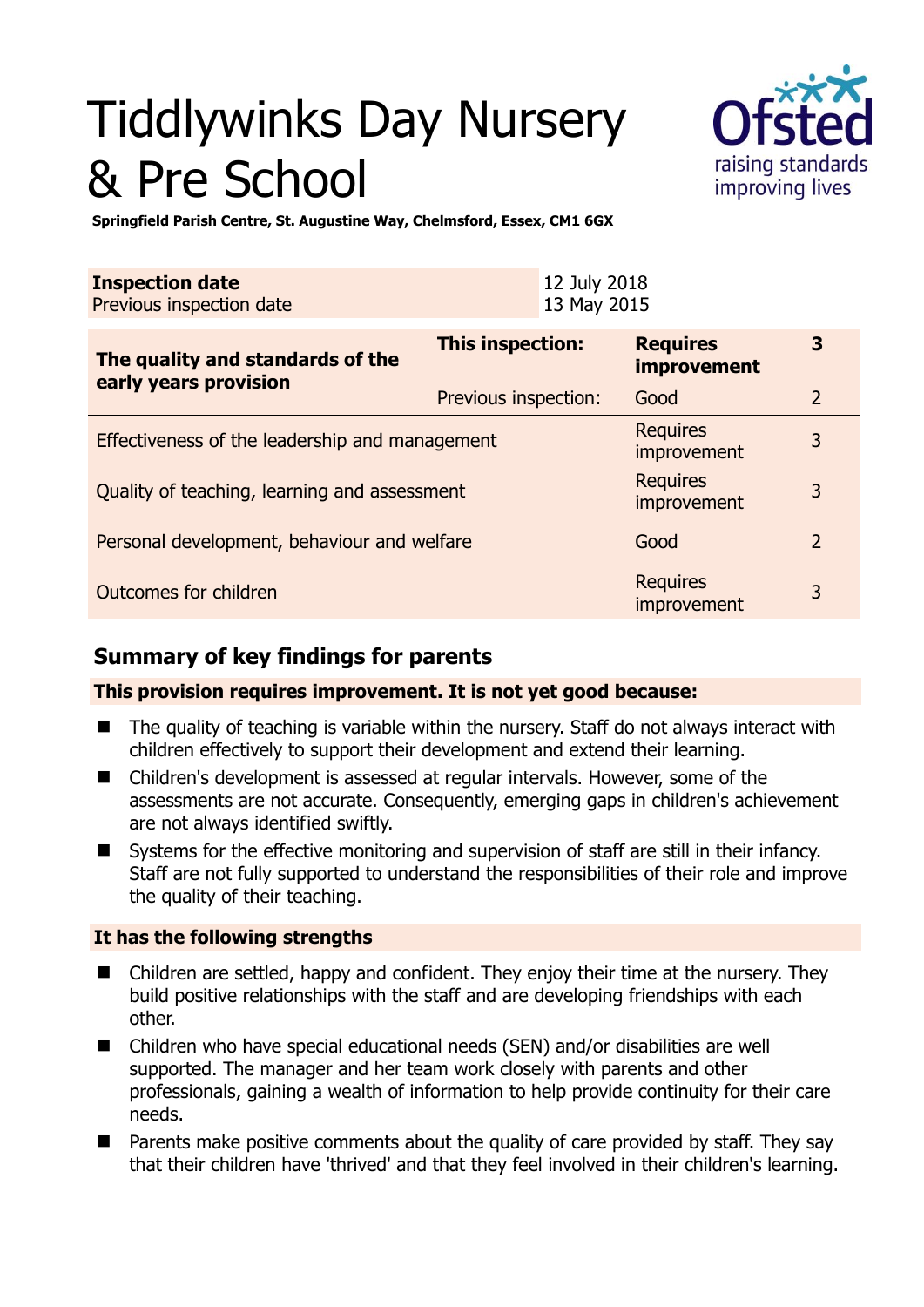## **What the setting needs to do to improve further**

#### **To meet the requirements of the early years foundation stage the provider must:**

|                                                                                                                                                                                                    | <b>Due Date</b> |
|----------------------------------------------------------------------------------------------------------------------------------------------------------------------------------------------------|-----------------|
| improve teaching strategies, so that staff consistently support<br>children's development and challenge and extend their learning to<br>promote their good progress                                | 10/08/2018      |
| implement a consistent system for assessment to accurately<br>monitor and track children's progress and use this information to<br>swiftly identify and address emerging gaps in their achievement | 10/08/2018      |
| develop support provided to all staff to ensure that they are<br>sufficiently skilled and knowledgeable and that they have a clear<br>understanding of their roles.                                | 10/08/2018      |

#### **Inspection activities**

- The inspector observed the quality of teaching during activities indoors and outdoors, and assessed the impact this has on children's learning.
- The inspector took account of the views of children and staff spoken to on the day of inspection.
- The inspector spoke to parents during the inspection and took account of their views.
- The inspector held a meeting with the provider and nursery manager. They looked at relevant documentation and evidence of the suitability of staff working at the nursery.
- $\blacksquare$  The inspector carried out a joint observation of a teaching activity with the nursery manager.

#### **Inspector**  Jemma Hudson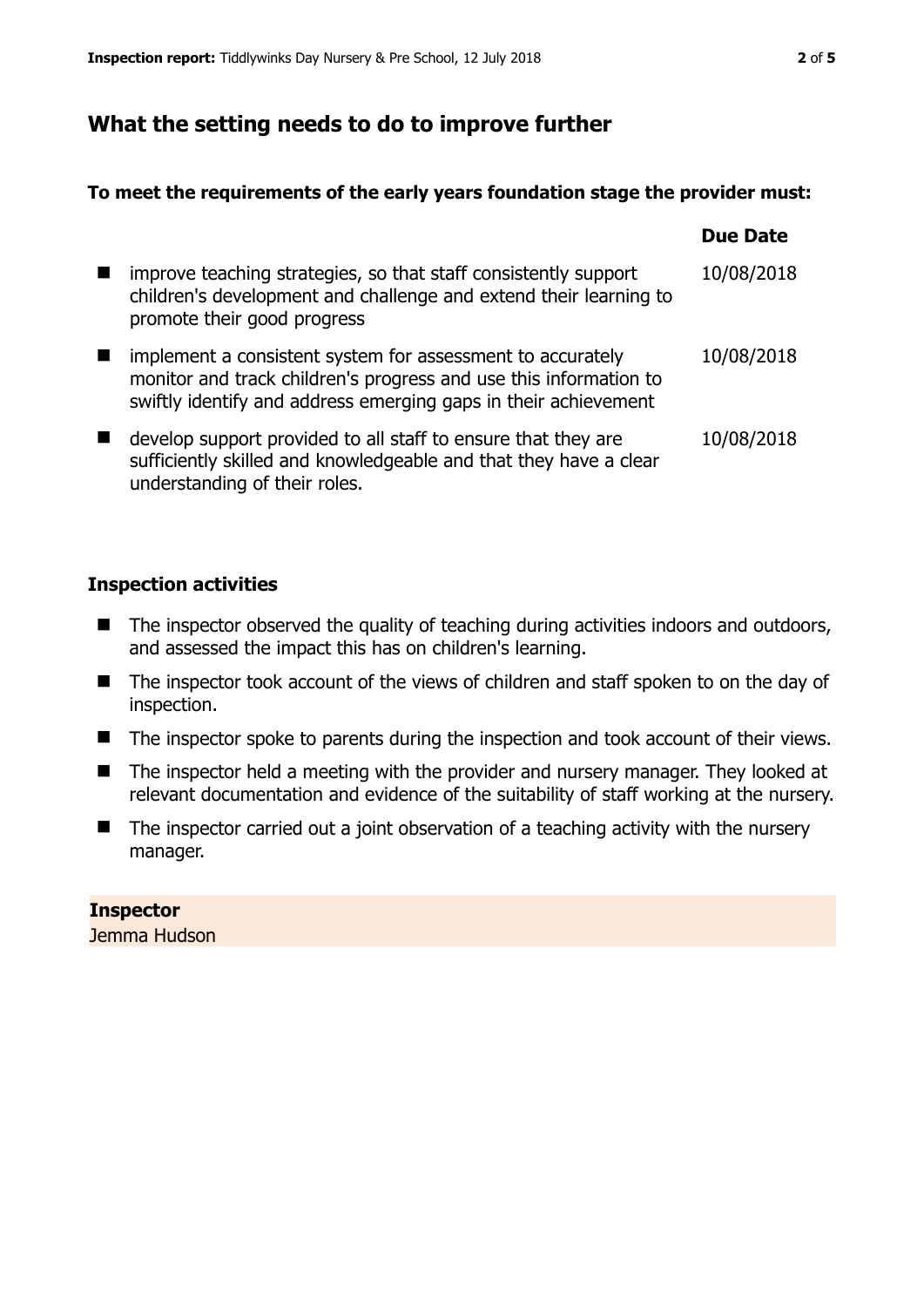# **Inspection findings**

#### **Effectiveness of the leadership and management requires improvement**

The management team has developed some systems to monitor staff performance. However, these are not rigorous enough to support staff to fully understand the responsibilities of their role or improve the quality of their teaching. The manager is aware of the weaknesses within the nursery and she is extremely keen to improve practice. Safeguarding is effective. Staff are suitably trained and are able to discuss the procedures they would follow if they had concerns about a child's welfare. Staff are deployed well. They supervise children effectively and promote their safety.

#### **Quality of teaching, learning and assessment requires improvement**

Children experience a mixture of good and weak teaching. Overall, staff recognise that children learn through play and generally support them appropriately, so that they make some progress in their learning. However, weaknesses in assessment means activities do not always provide appropriate levels of challenge. Nevertheless, children are happy and settled. Staff support young children's emerging imaginative skills well. Toddlers enjoy exploring with paints and rollers and older children make 'mud pies' outdoors. All children have many opportunities to practise their counting skills. For example, children count how many children are in the nursery and begin to use mathematical vocabulary, such as 'one more' and 'one less'.

#### **Personal development, behaviour and welfare are good**

Children's personal development is promoted effectively by kind and caring staff. Staff know children well and provide supportive key-person arrangements. Children enjoy being active and staff make good use of the space they have outdoors to promote physical play. For example, children are encouraged to bring their bikes and scooters in from home and staff support them to develop their balance and coordination. Children are confident and independent. Staff consistently support them to make choices and do things for themselves. The nursery provides healthy and nutritious meals and snacks. Children learn about the importance of staying safe in the sun. Children behave well. They understand and cooperate with boundaries and routines during the day.

#### **Outcomes for children require improvement**

Children generally appear to reach typical levels of development and older children gain basic skills to prepare them for their eventual move on to school. However, they are not making the best possible progress as teaching is not consistently good. Additionally, some assessments are not accurate. This means that the information on children's learning and development is too unreliable to have a clear and accurate view of children's progress.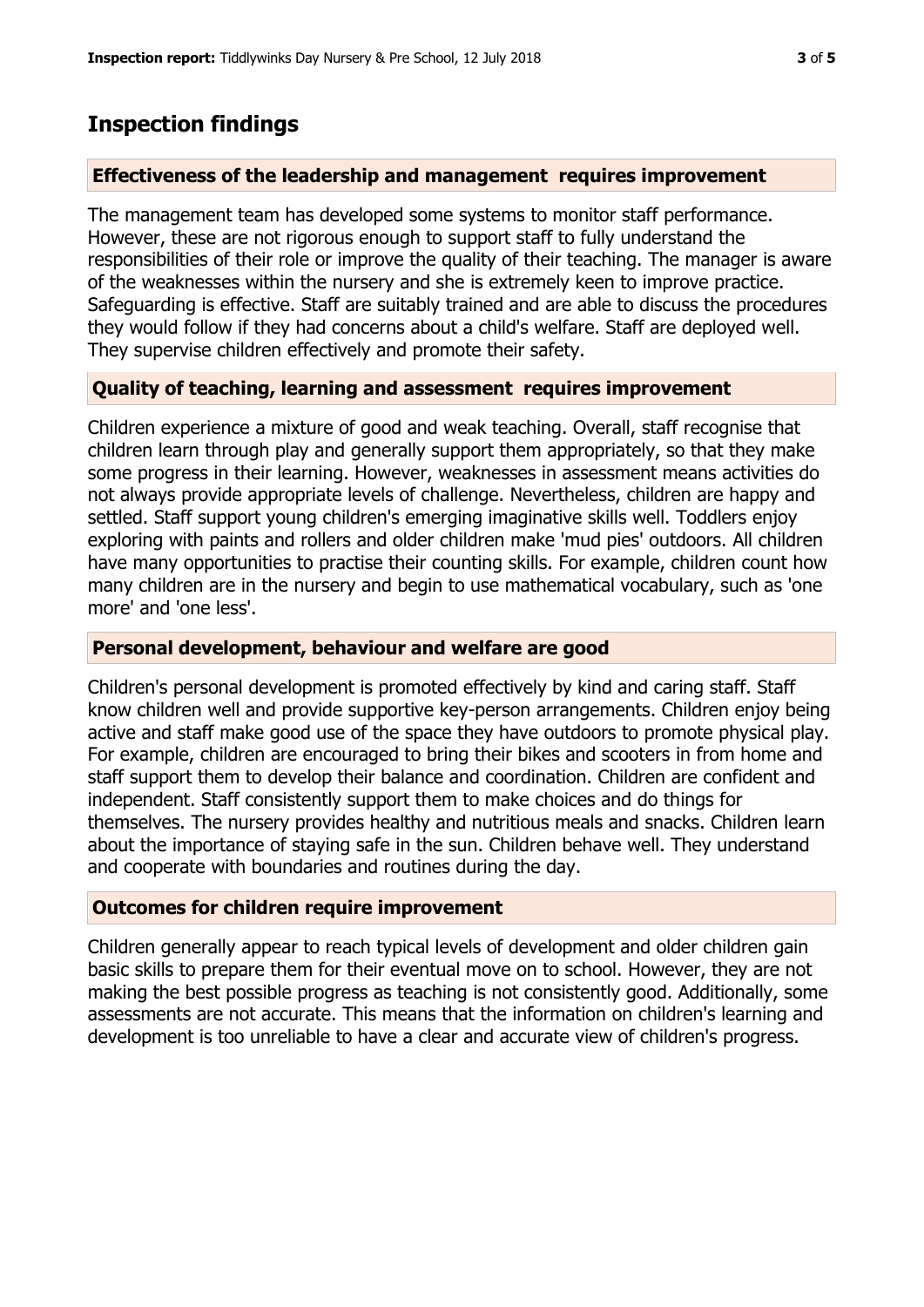### **Setting details**

| Unique reference number                             | EY283577                                                                             |
|-----------------------------------------------------|--------------------------------------------------------------------------------------|
| <b>Local authority</b>                              | <b>Essex</b>                                                                         |
| <b>Inspection number</b>                            | 1091950                                                                              |
| <b>Type of provision</b>                            | Sessional provision                                                                  |
| Day care type                                       | Childcare - Non-Domestic                                                             |
| <b>Registers</b>                                    | Early Years Register, Compulsory Childcare<br>Register, Voluntary Childcare Register |
| Age range of children                               | $2 - 4$                                                                              |
| <b>Total number of places</b>                       | 50                                                                                   |
| Number of children on roll                          | 100                                                                                  |
| Name of registered person                           | Penny Ann Perry                                                                      |
| <b>Registered person unique</b><br>reference number | RP904397                                                                             |
| Date of previous inspection                         | 13 May 2015                                                                          |
| <b>Telephone number</b>                             | 01245 463245                                                                         |

Tiddlywinks Day Nursery and Pre School registered in 2004. The nursery employs nine members of childcare staff. Of these, all hold an appropriate early years qualification at levels 2 or level 3. The nursery opens from Monday to Friday during school term time. Sessions are from 8.30am until 4pm. The nursery provides funded early education for two- , three- and four-year-old children.

This inspection was carried out by Ofsted under sections 49 and 50 of the Childcare Act 2006 on the quality and standards of provision that is registered on the Early Years Register. The registered person must ensure that this provision complies with the statutory framework for children's learning, development and care, known as the early years foundation stage.

Any complaints about the inspection or the report should be made following the procedures set out in the guidance 'Complaints procedure: raising concerns and making complaints about Ofsted', which is available from Ofsted's website: www.gov.uk/government/organisations/ofsted. If you would like Ofsted to send you a copy of the guidance, please telephone 0300 123 4234, or email enquiries@ofsted.gov.uk.